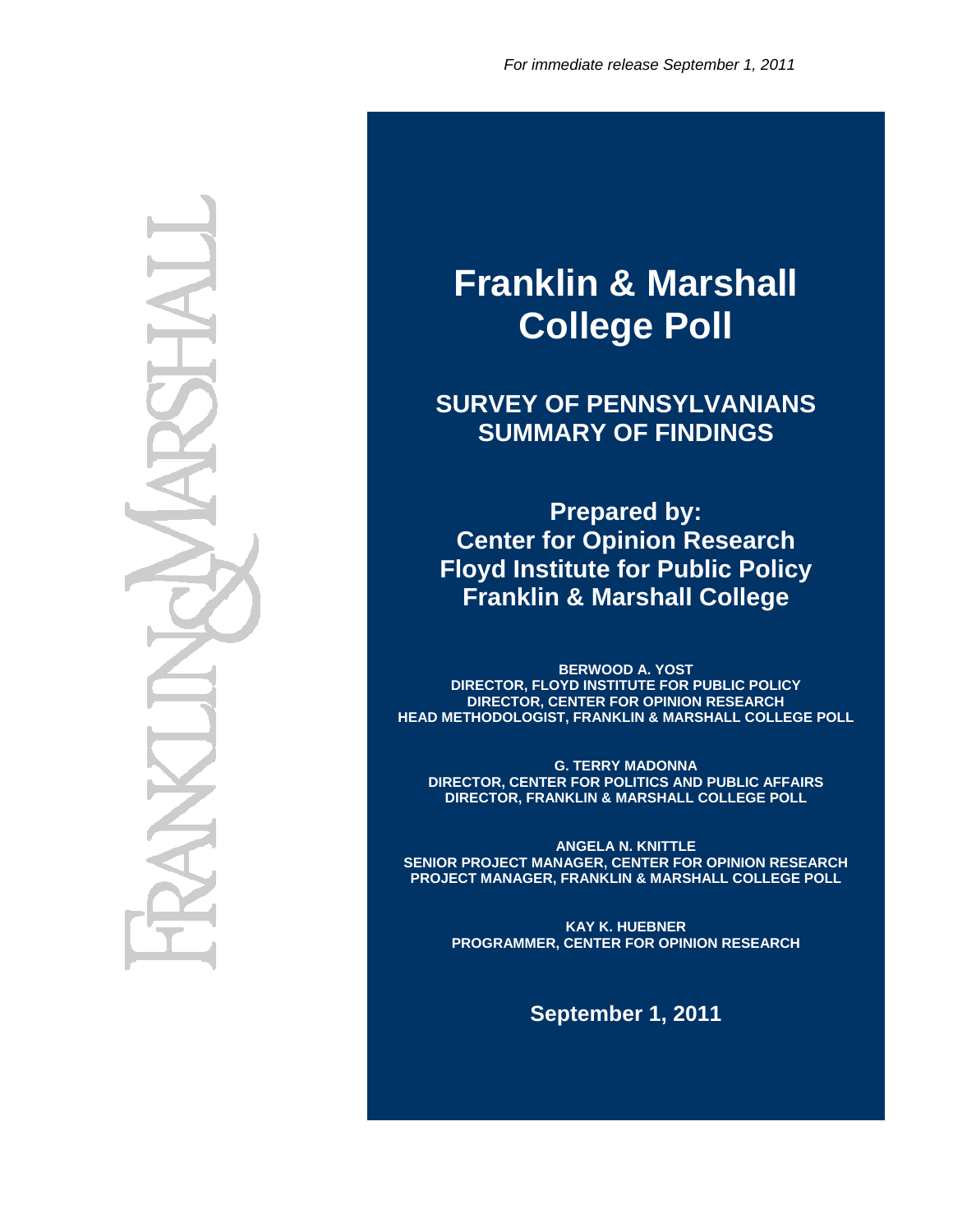## **Table of Contents**

| 10 |
|----|

The Franklin & Marshall College Poll is produced in conjunction with the Philadelphia Daily News, WGAL‐TV (South Central PA), Pittsburgh Tribune Review, WTAE‐TV (Pittsburgh), WPVI‐TV6/ABC (Philadelphia), Times‐Shamrock Newspapers, Harrisburg Patriot‐News, and Lancaster Newspapers. It may be used in whole or in part, provided any use is attributed to Franklin & Marshall College.

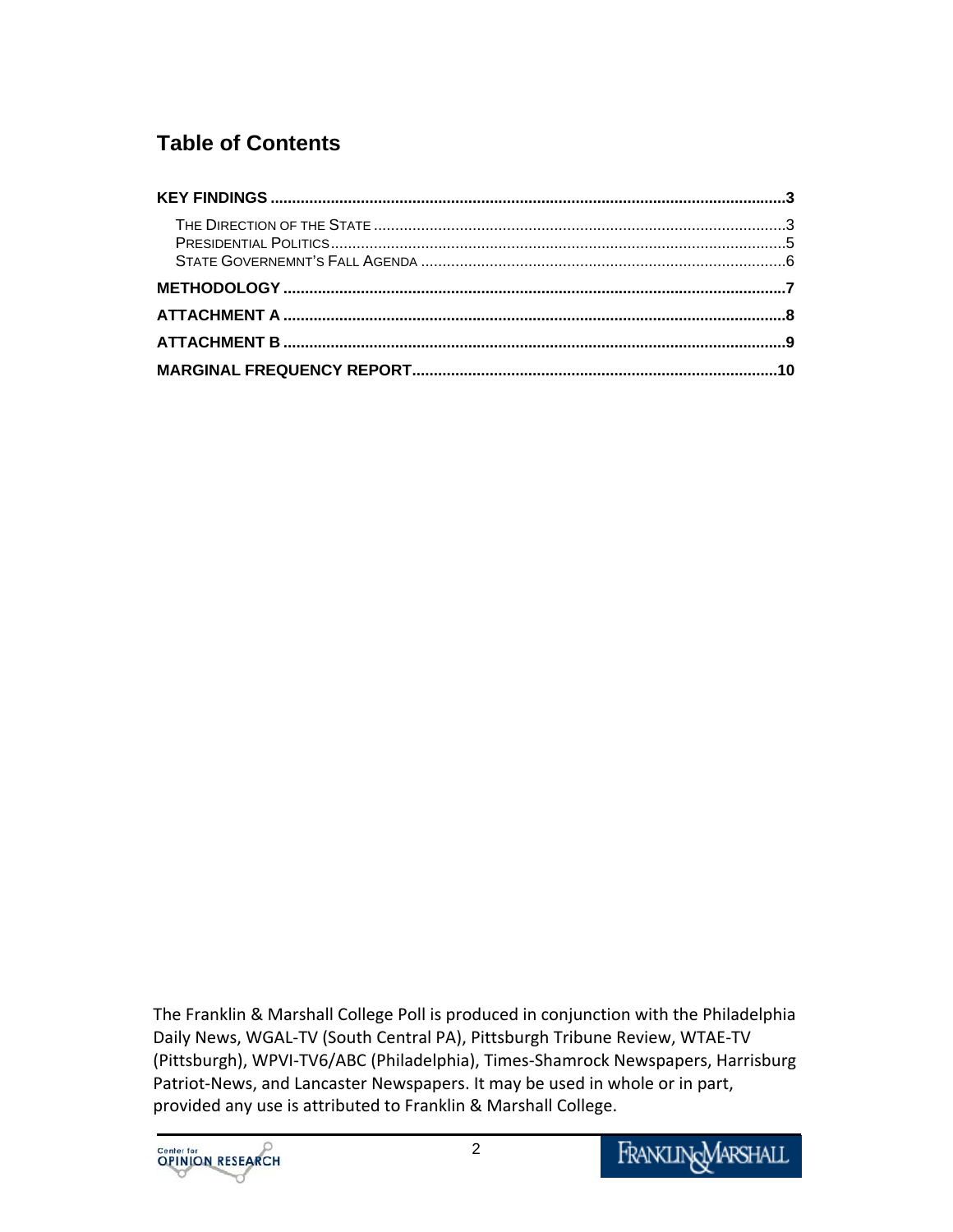## **Key Findings**

The August 2011 Franklin & Marshall College Poll of Pennsylvania adults finds that most Pennsylvanians are concerned about the direction of the state and that most believe unemployment and economic concerns are the greatest problems facing the state. The survey also finds that more state voters believe it is time for a change than believe President Obama deserves re-election, but this general sentiment does not provide a specific and equal advantage for every Republican candidate he might face in the 2012 election.

#### *The Direction of the State*

Most (53%) Pennsylvania adults believe the state is headed in the wrong direction, which is consistent with the March 2011 Franklin & Marshall Poll. About half (47%) of the state's residents cite unemployment and the economy as the biggest problems facing the Commonwealth.

As they were in March, Pennsylvania voters are as pessimistic about the performance of the state's leading political figures as they are about the economy and direction of the state. The job performance ratings for President Obama, Governor Corbett, and Senators Casey and Toomey are each more negative than positive (see Figure 1). Governor Corbett's job performance rating is well below the ratings Ed Rendell and Tom Ridge received at this early point in their gubernatorial tenures. In 30 surveys conducted between 1991 and 2011, the average positive gubernatorial job performance rating is 46%. Attachment A displays job performance ratings by partisan affiliation.

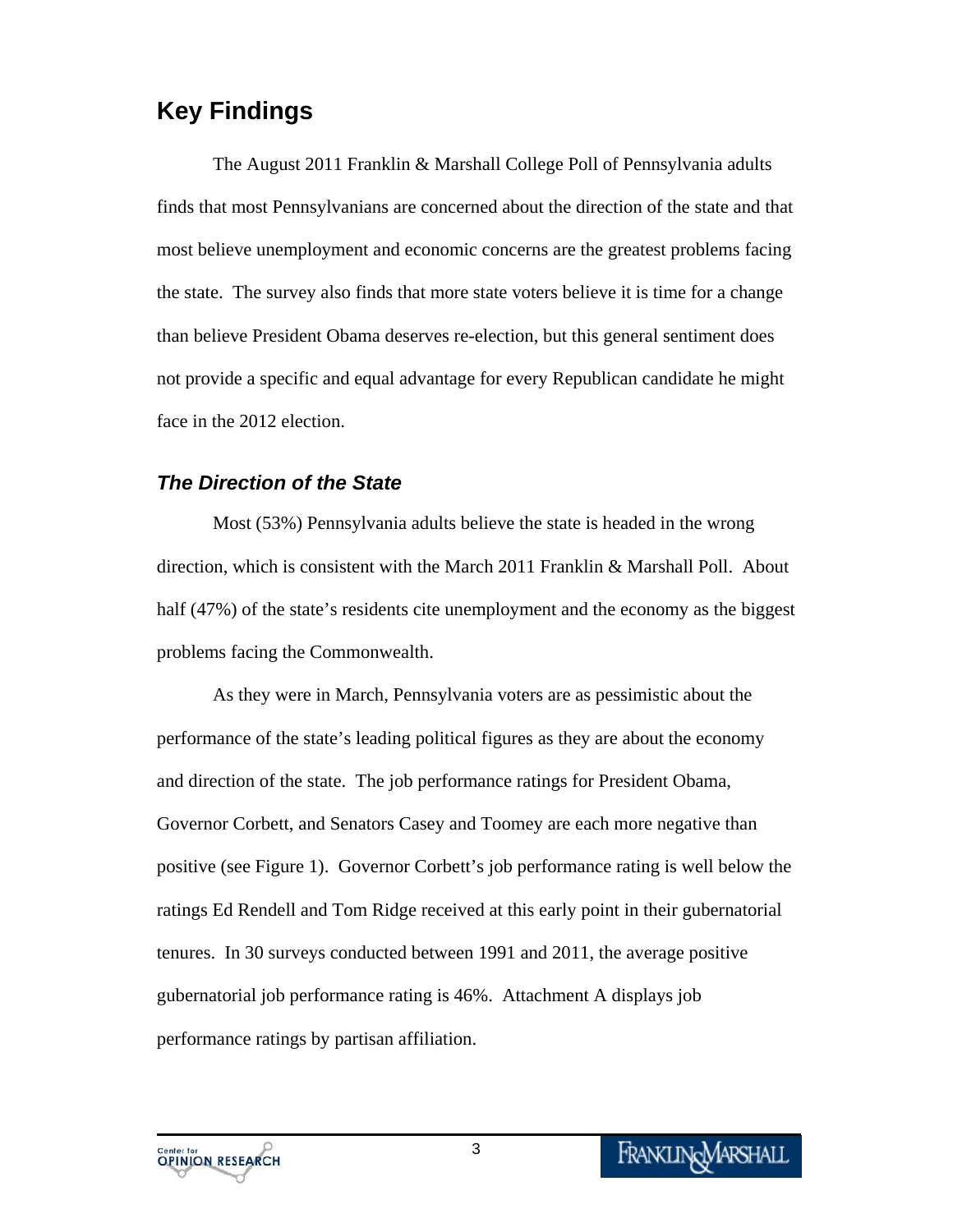#### **Figure 1: Job Performance of Political Figures, Pennsylvania**

*How would you rate the way that [fill name] is handling his job as [fill title]? Would you say he is doing…an excellent job, a good job, only a fair job, or a poor job as [fill title]?* 



Note: Chart displays registered voters.

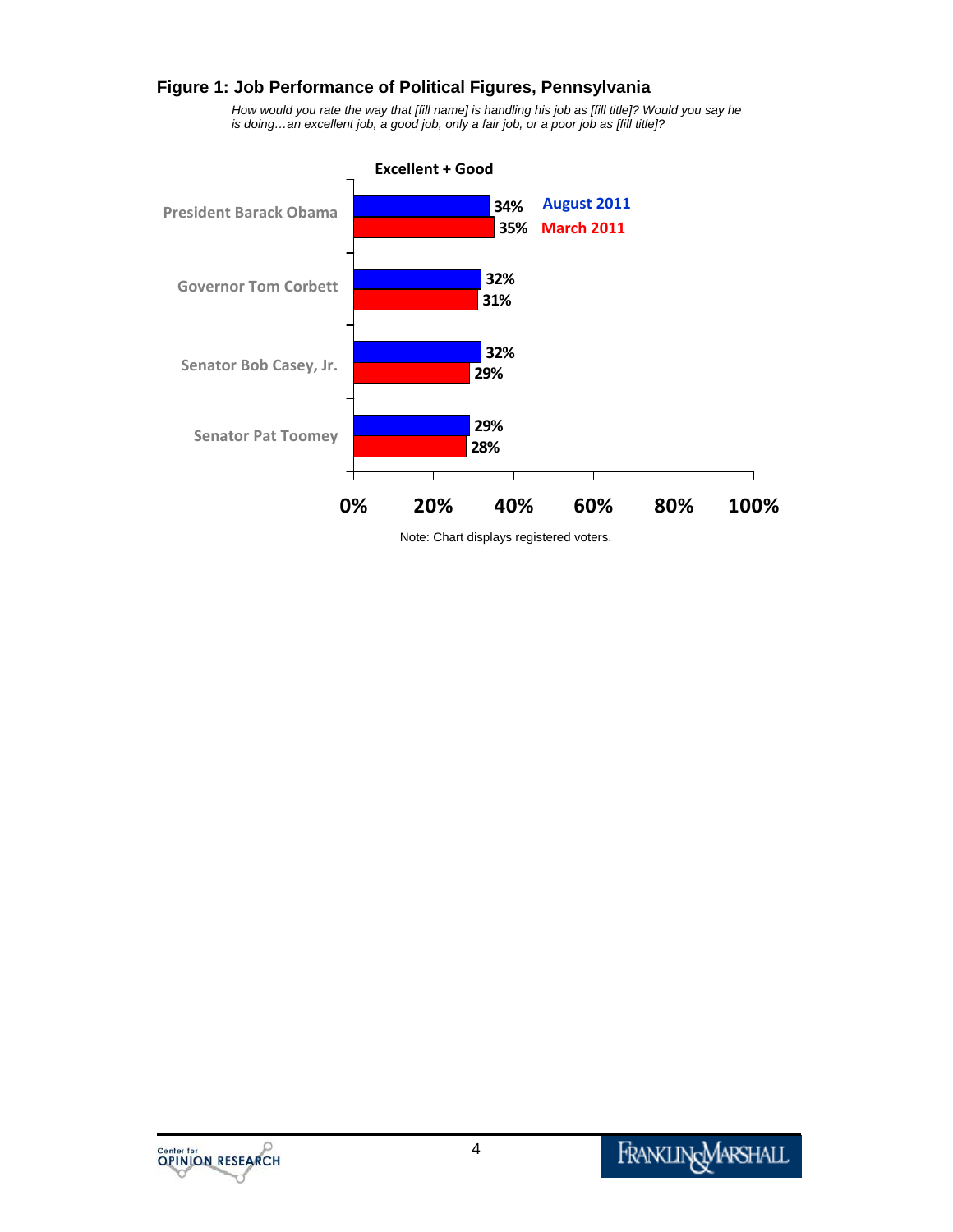#### *Presidential Politics*

More (52%) of the state's voters believe it is time for a change than believe President Obama deserves re-election (41%). Attachment B displays the hard reelect question by selected demographic characteristics. Still, Pennsylvania is a state where Democrats hold a tremendous voter registration advantage over Republicans. Consequently, President Obama leads in match-ups with several Republican opponents (see Figure 2), but a large number of voters remain undecided in each of these match-ups. Mitt Romney fares best against the president in Pennsylvania, while Michelle Bachmann trails the president significantly.

#### **Figure 2: Presidential Horse Races, Pennsylvania**

*If the November 2012 general election for president were being held today and the candidates were [rotate] [fill candidate] the Republican and Barack Obama the Democrat, would you vote for [rotate] [fill candidate] or Barack Obama, some other candidate, or aren't you sure how you would vote?*



Note: Chart displays registered voters.

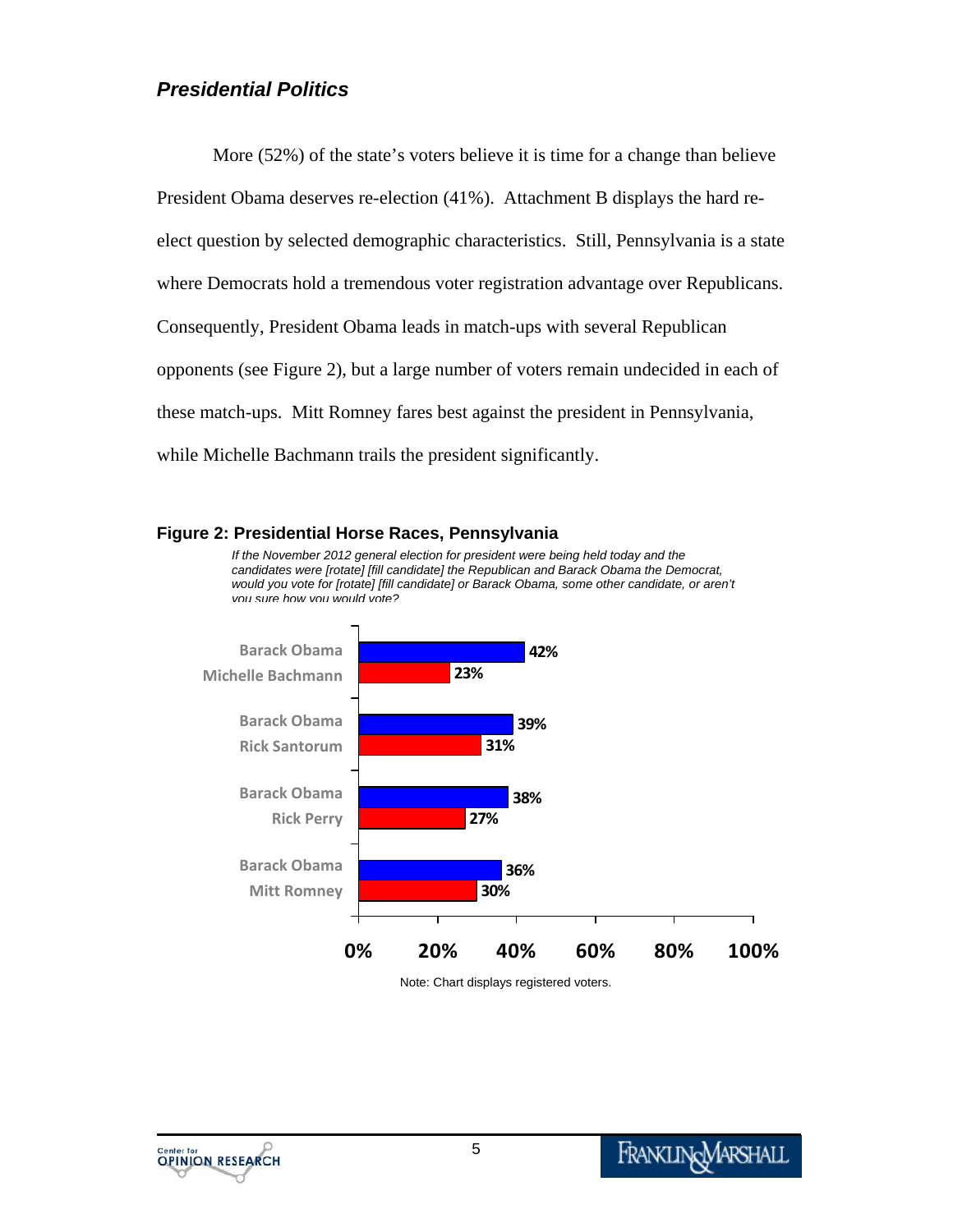#### *State Government's Fall Agenda*

The state legislature is expected to discuss a tax on natural gas extraction and the sale of the state's liquor stores during its fall legislative session. A majority of Pennsylvanians favor both selling the state-owned liquor stores (56% favor and 30% oppose) and taxing companies that extract and sell natural gas (65% favor and 21% oppose). Among those who favor a natural gas tax, most (72%) believe the proceeds from the tax should be shared by both the state and the local communities where drilling takes place. Few (12%) residents believe the proceeds from a natural gas tax should be dedicated solely to the local communities where the drilling takes place.

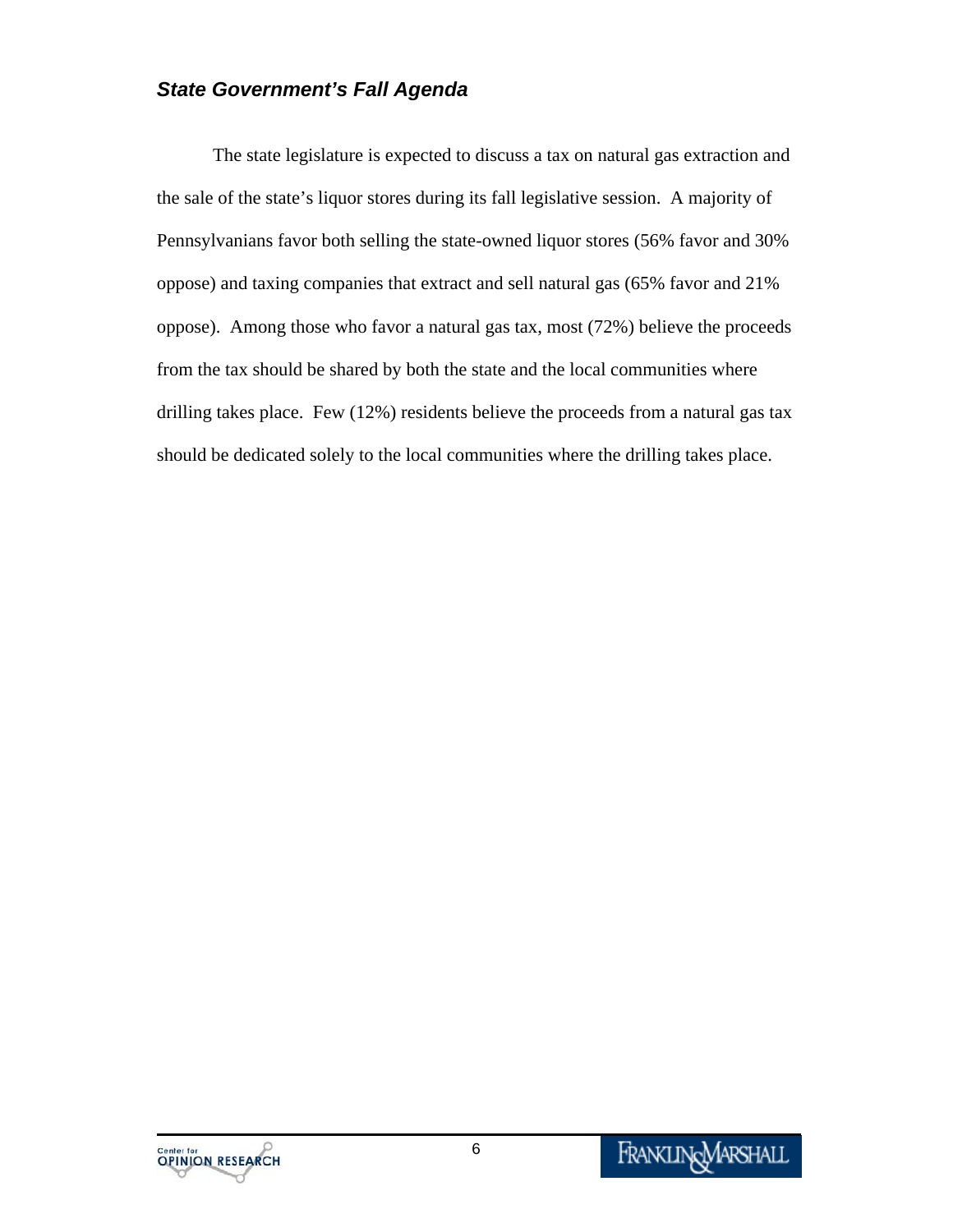### **Methodology**

The survey findings presented in this release are based on the results of interviews conducted August 22-29, 2011. The interviews were conducted at the Center for Opinion Research at Franklin & Marshall College under the direction of the poll's Director Dr. G. Terry Madonna, Head Methodologist Berwood Yost, and Senior Project Manager Angela Knittle. The data included in this release represent the responses of 525 adult residents of Pennsylvania, including 407 registered adults (216 Democrats, 140 Republicans, 42 registered as Independent/Other, and 9 who refused to identify party). Telephone numbers for the survey were generated using random digit dialing with a cell phone supplement, and respondents were randomly selected from within each household. Survey results were weighted (age, education, race, region, and gender) using an iterative weighting algorithm.

The sample error for this survey is  $+/- 4.3$  percentage points. The sample error for registered adults is  $+/- 4.9$  percentage points. In addition to sampling error, this poll is also subject to other sources of non-sampling error. Generally speaking, two sources of error concern researchers most. Non-response bias is created when selected participants either choose not to participate in the survey or are unavailable for interviewing. Response errors are the product of the question and answer process. Surveys that rely on self-reported behaviors and attitudes are susceptible to biases related to the way respondents process and respond to survey questions.

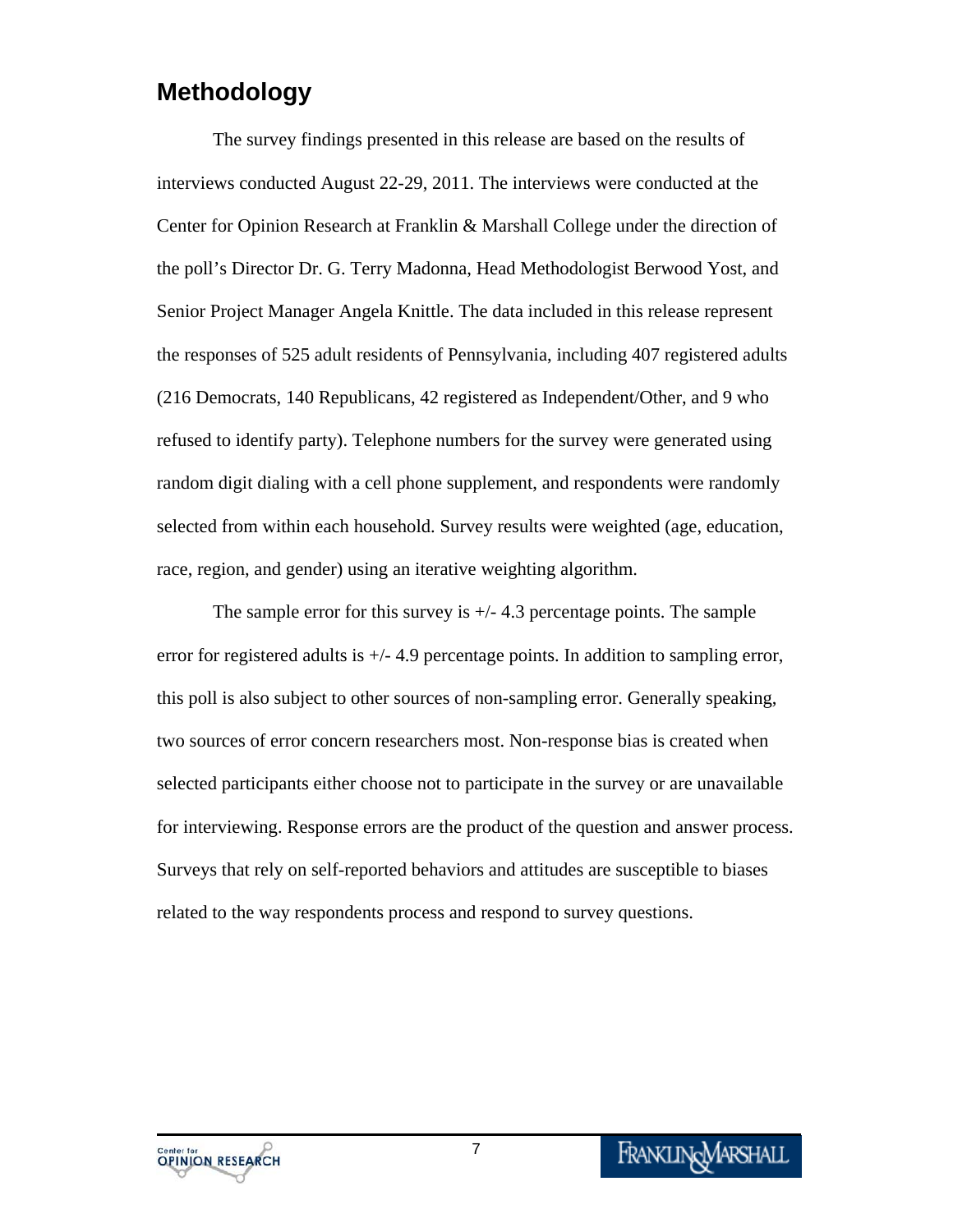## **Attachment A**

#### **Job Performance of Political Figures by Party, Pennsylvania**

*How would you rate the way that [fill name] is handling his job as [fill title]? Would you say he is doing an…an excellent job, a good job, only a fair job, or a poor job as [fill title]?* 

|                                                  |                  | <b>Column %</b>      |             |                      |             |                              |             |
|--------------------------------------------------|------------------|----------------------|-------------|----------------------|-------------|------------------------------|-------------|
|                                                  |                  | <b>Republican</b>    |             | <b>Democrat</b>      |             | Independent/<br><b>Other</b> |             |
|                                                  |                  | <b>March</b><br>2011 | Aug<br>2011 | <b>March</b><br>2011 | Aug<br>2011 | <b>March</b><br>2011         | Aug<br>2011 |
| Governor Corbett - Job Rating                    | Excellent + Good | 45%                  | 49%         | 21%                  | 19%         | 20%                          | 39%         |
|                                                  | Fair + Poor      | 41%                  | 46%         | 62%                  | 73%         | 58%                          | 39%         |
|                                                  | Do not know      | 14%                  | 6%          | 18%                  | 9%          | 22%                          | 22%         |
| Senator Casey - Job Rating                       | Excellent + Good | 26%                  | 28%         | 37%                  | 37%         | 20%                          | 15%         |
|                                                  | Fair + Poor      | 55%                  | 56%         | 42%                  | 48%         | 45%                          | 68%         |
|                                                  | Do not know      | 19%                  | 17%         | 21%                  | 15%         | 35%                          | 18%         |
| Senator Toomey - Job Rating                      | Excellent + Good | 39%                  | 38%         | 21%                  | 24%         | 21%                          | 24%         |
|                                                  | Fair + Poor      | 38%                  | 42%         | 53%                  | 55%         | 43%                          | 59%         |
|                                                  | Do not know      | 23%                  | 20%         | 27%                  | 22%         | 36%                          | 17%         |
| President Obama - Job Rating<br>Excellent + Good |                  | 15%                  | 12%         | 50%                  | 49%         | 46%                          | 20%         |
|                                                  | Fair + Poor      | 84%                  | 88%         | 49%                  | 50%         | 54%                          | 80%         |
|                                                  | Do not know      | 1%                   | $0\%$       | 0%                   | 1%          | 0%                           | $0\%$       |

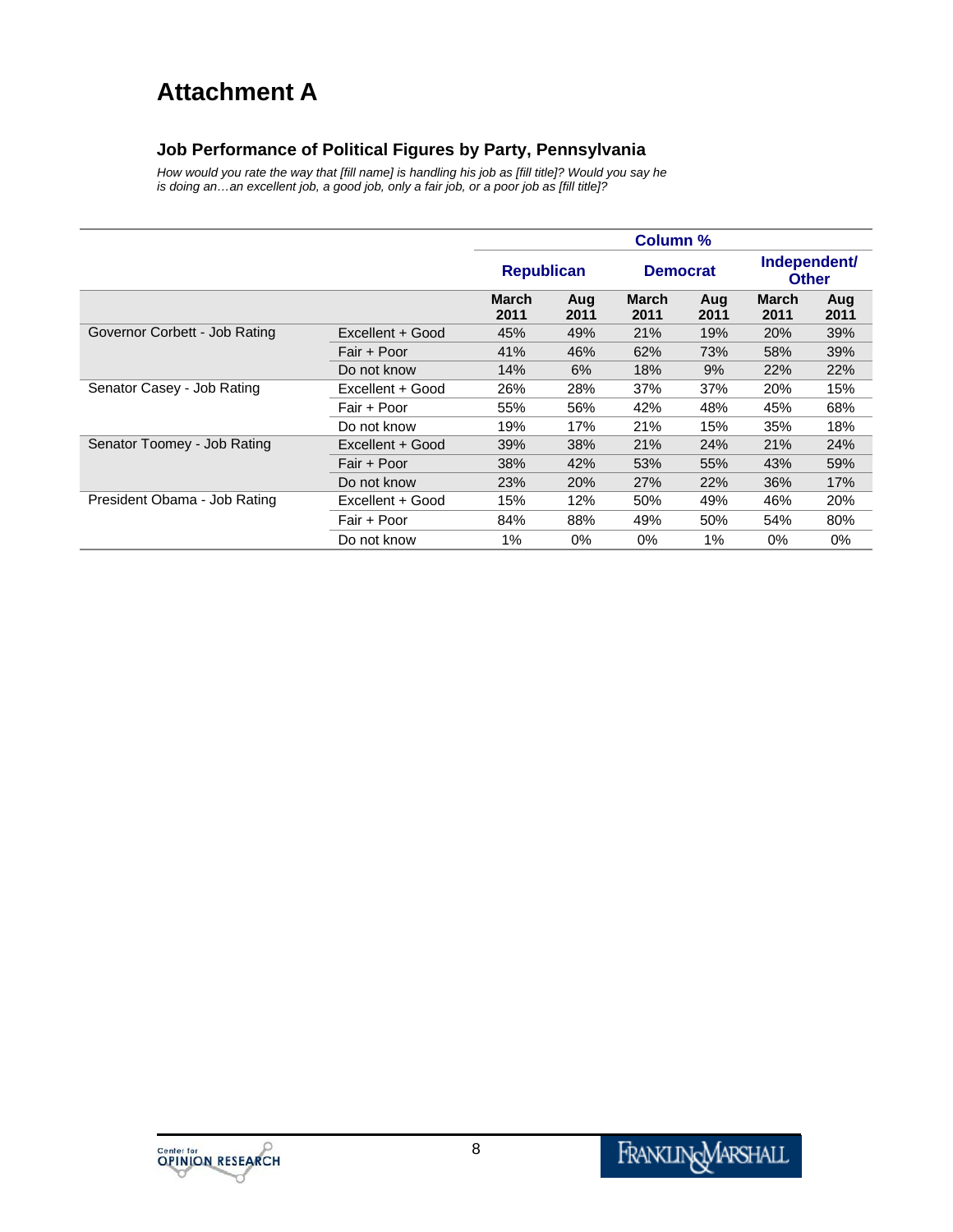## **Attachment B**

#### **President Obama Hard Re-elect, Pennsylvania August 2011**

*Do you believe that Barack Obama has done a good enough job as President to deserve reelection, or do you believe it is time for a change? (407 registered voters)*

|                                                     | <b>Deserves</b><br><b>Reelection</b> | Time for a change | Do not know |
|-----------------------------------------------------|--------------------------------------|-------------------|-------------|
| <b>Political Party*</b>                             |                                      |                   |             |
| Republican                                          | 11%                                  | 83%               | 6%          |
| Democrat                                            | 61%                                  | 32%               | 7%          |
| Independent/Other                                   | 33%                                  | 61%               | 6%          |
| Gender                                              |                                      |                   |             |
| Male                                                | 37%                                  | 56%               | 7%          |
| Female                                              | 44%                                  | 49%               | 7%          |
| Age*                                                |                                      |                   |             |
| 18-34                                               | 55%                                  | 39%               | 6%          |
| 35-54                                               | 40%                                  | 53%               | 7%          |
| 55 and over                                         | 34%                                  | 58%               | 8%          |
| Education*                                          |                                      |                   |             |
| High school or less                                 | 33%                                  | 61%               | 5%          |
| Some college                                        | 50%                                  | 43%               | 8%          |
| College degree                                      | 46%                                  | 45%               | 9%          |
| <b>Household Income</b>                             |                                      |                   |             |
| Less than \$35,000                                  | 49%                                  | 47%               | 4%          |
| \$35-75,000                                         | 43%                                  | 52%               | 5%          |
| Over \$75,000                                       | 34%                                  | 58%               | 8%          |
| Race*                                               |                                      |                   |             |
| Non-white                                           | 77%                                  | 20%               | 3%          |
| White                                               | 34%                                  | 58%               | 8%          |
| <b>Marital Status*</b>                              |                                      |                   |             |
| Not currently married                               | 43%                                  | 50%               | 7%          |
| Single, never married                               | 60%                                  | 33%               | 7%          |
| Married                                             | 31%                                  | 63%               | 7%          |
| <b>Religious Affiliation*</b><br>Other/unaffiliated |                                      |                   |             |
| Protestant                                          | 58%<br>29%                           | 35%<br>64%        | 6%          |
| Catholic                                            |                                      |                   | 7%          |
|                                                     | 34%                                  | 59%               | 6%          |
| Born Again Christian or Fundamentalist<br>Yes       |                                      |                   |             |
| No                                                  | 43%<br>40%                           | 53%<br>52%        | 4%<br>9%    |
| <b>Household Union Member</b>                       |                                      |                   |             |
| Yes                                                 | 32%                                  | 59%               | 9%          |
| No                                                  | 43%                                  | 51%               | 6%          |
| <b>Military Veteran</b>                             |                                      |                   |             |
| Yes                                                 | 30%                                  | 64%               | 6%          |
| No                                                  | 43%                                  | 50%               | 7%          |
| Region*                                             |                                      |                   |             |
| Northeast                                           | 40%                                  | 58%               | 2%          |
| Philadelphia                                        | 71%                                  | 29%               | 0%          |
| Southeast                                           | 51%                                  | 39%               | 11%         |
| Northwest                                           | 29%                                  | 61%               | 10%         |
| Central                                             | 29%                                  | 62%               | $8%$        |
| Allegheny                                           | 40%                                  | 57%               | 3%          |
| Southwest                                           | 31%                                  | 58%               | 11%         |
| <b>Employment</b>                                   |                                      |                   |             |
| Fulltime                                            | 38%                                  | 53%               | 9%          |
| Other                                               | 46%                                  | 47%               | 7%          |
| Retired                                             | 37%                                  | 58%               | 5%          |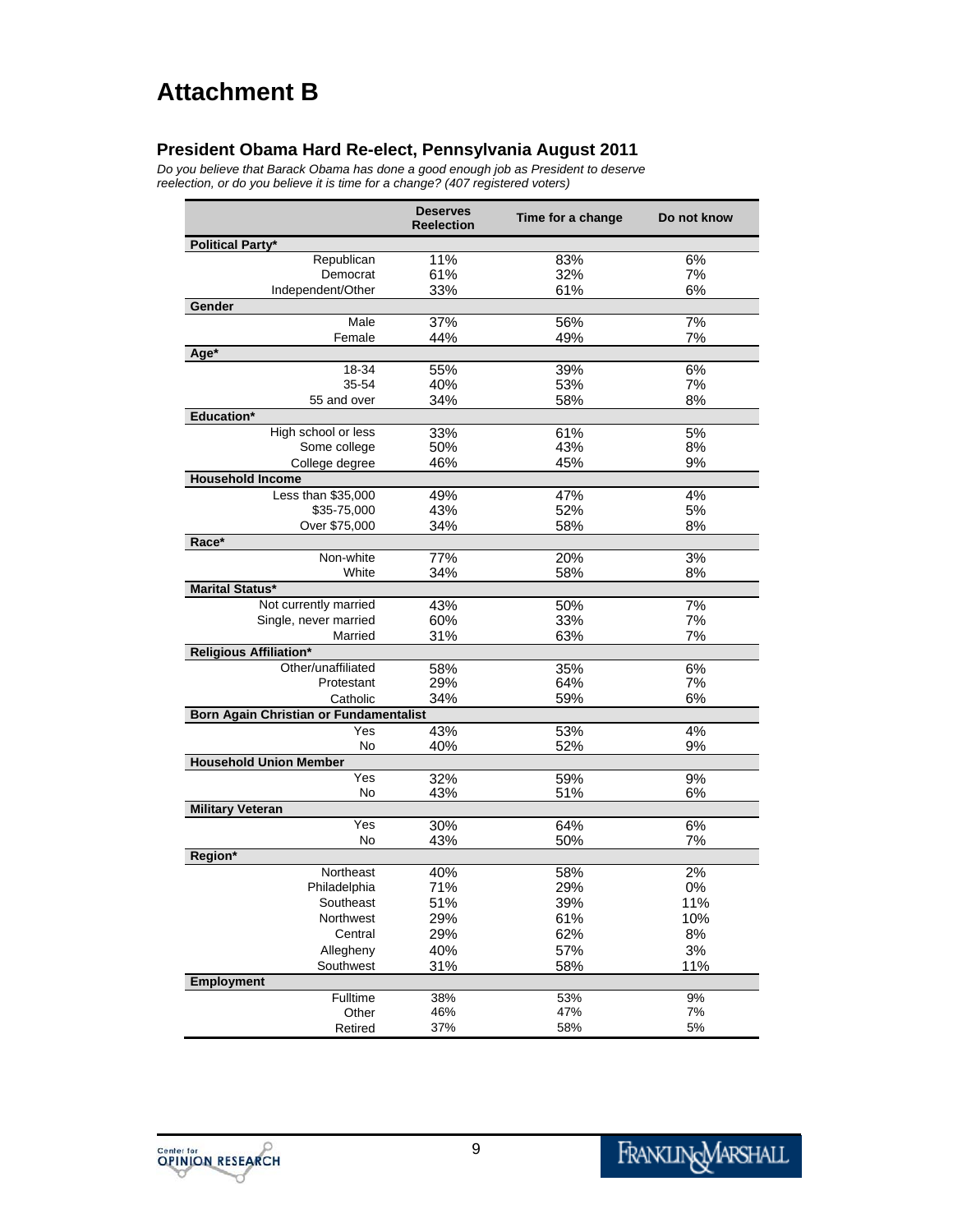# **Marginal Frequency Report**

Responses may not total 100% due to rounding.

RightDir. All in all, do you think things in PENNSYLVANIA are generally headed in the RIGHT DIRECTION, or do you feel that things are off on the WRONG TRACK?

|                 | <b>Headed in</b><br>right direction | Off on the<br>wrong track | Don't know        |
|-----------------|-------------------------------------|---------------------------|-------------------|
| <b>Aug 2011</b> | 34%                                 | 53%                       | 13%               |
| Mar 2011        | 37%                                 | 53%                       | 10%               |
| Oct 2010        | 27%                                 | 64%                       | 9%                |
| Sep 2010        | 31%                                 | 59%                       | 10%               |
| Aug 2010        | 30%                                 | 58%                       | 12%               |
| May 2010        | 35%                                 | 55%                       | 10%               |
| Mar 2010        | 32%                                 | 58%                       | 10%               |
| Feb 2010        | 37%                                 | 50%                       | 13%               |
| Jan 2010        | 39%                                 | 53%                       | 8%                |
| Oct 2009        | 32%                                 | 60%                       | 8%                |
| Aug 2009        | 33%                                 | 59%                       | 8%                |
| Jun 2009        | 44%                                 | 48%                       | 8%                |
| Mar 2009        | 48%                                 | 41%                       | 11%               |
| Feb 2009        | 40%                                 | 49%                       | 11%               |
| Aug 2007        | 47%                                 | 44%                       | 9%                |
| Jun 2007        | 42%                                 | 45%                       | 13%               |
| Feb 2007        | 46%                                 | 42%                       | 12%               |
| Oct 2006*       | 47%                                 | $\overline{42\%}$         | 11%               |
|                 |                                     |                           |                   |
| Sep 2006*       | 52%                                 | 36%                       | $\overline{12}\%$ |
| Aug 2006*       | 50%                                 | 40%                       | 10%               |
| Feb 2006        | 45%                                 | 46%                       | 9%                |
| Nov 2005        | 39%                                 | 52%                       | 10%               |
| Sep 2005        | 46%                                 | 46%                       | 8%                |
| Jun 2005        | 43%                                 | 45%                       | 12%               |
| Mar 2005        | 50%                                 | 44%                       | 6%                |
| Oct 2004*       | 48%                                 | 39%                       | 13%               |
| Sep 2004*       | 46%                                 | 41%                       | 13%               |
| Aug 2004*       | 43%                                 | 40%                       | 17%               |
| Mar 2004*       | 33%                                 | 50%                       | 18%               |
| Feb 2004        | 37%                                 | 49%                       | 14%               |
| Nov 2003        | 45%                                 | 45%                       | 10%               |
| Apr 2003        | 55%                                 | 33%                       | $\overline{12}\%$ |
| Sep 2002*       | 52%                                 | 32%                       | 16%               |
| Jun 2002*       | 55%                                 | 32%                       | 13%               |
| <b>Jul 1999</b> | 64%                                 | 27%                       | 9%                |
| Sep 1998*       | 67%                                 | 15%                       | 18%               |
| <b>Jul 1998</b> | 60%                                 | 26%                       | 14%               |
| Mar 1998        | 65%                                 | 24%                       | 11%               |
| Oct 1996        | 49%                                 | 31%                       | 21%               |
| Sep 1996*       | 49%                                 | 34%                       | 17%               |
| <b>Jul 1996</b> | 41%                                 | 41%                       | 18%               |
| Apr 1995        | 52%                                 | 32%                       | 17%               |

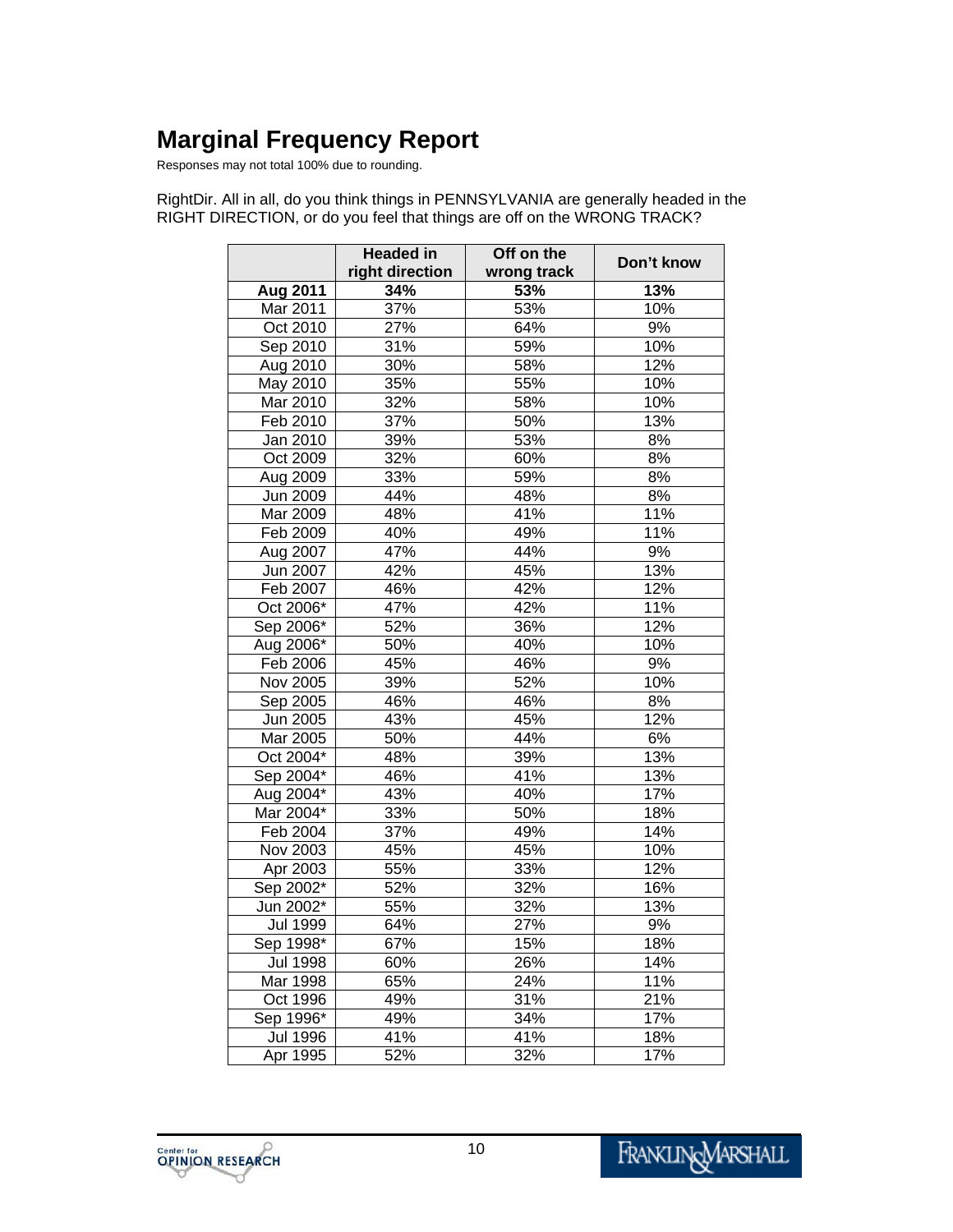| Mar   | Jun   | <b>Sep</b> | <b>Nov</b> | Feb   | Aug              | Aug   | Oct   | Aug   |                                  |
|-------|-------|------------|------------|-------|------------------|-------|-------|-------|----------------------------------|
| 2005  | 2005  | 2005       | 2005       | 2006  | 2006*            | 2007* | 2010  | 2011  |                                  |
| 26%   | 24%   | 25%        | 23%        | 23%   | 17%              | 15%   | 39%   | 9%    | Economy                          |
| 15%   | 18%   | 15%        | 16%        | 18%   | 18%              | 12%   | 8%    | 5%    | <b>Taxes</b>                     |
| 4%    | 6%    | 3%         | 5%         | 8%    | 8%               | 11%   | 1%    | 1%    | Crime, drugs, violence           |
| 10%   | 8%    | 9%         | 6%         | 7%    | 10%              | 10%   | 4%    | 12%   | Education, school                |
| 8%    | 6%    | 5%         | 5%         | 8%    | 7%               | 10%   | 7%    | 2%    | Healthcare, insurance            |
| 8%    | 6%    | 8%         | 8%         | 7%    | $\overline{7\%}$ | 9%    | 14%   | 11%   | Government, politicians          |
| 3%    | 2%    | 2%         | 1%         | 3%    | 1%               | 7%    | 1%    | 3%    | Roads, infrastructure            |
| 2%    | $1\%$ | 1%         | $0\%$      | 1%    | 4%               | 2%    | 1%    | 2%    | Senior issues, social security   |
| 2%    | 3%    | 1%         | 3%         | $1\%$ | 2%               | 2%    | $1\%$ | 2%    | Social issues                    |
| 0%    | 0%    | 0%         | 0%         | 0%    | 1%               | 2%    | 1%    | 0%    | Retaining, attracting businesses |
| 0%    | 0%    | 0%         | 0%         | 0%    | 1%               | 2%    | 0%    | $0\%$ | Immigration                      |
| 0%    | 2%    | 2%         | $1\%$      | 2%    | 4%               | 1%    | 0%    | 1%    | Gambling, slot machines          |
| 2%    | $1\%$ | $1\%$      | 2%         | 2%    | 2%               | 1%    | 2%    | 2%    | Environment                      |
| $0\%$ | 1%    | 9%         | 3%         | 2%    | 2%               | $1\%$ | 0%    | 3%    | Energy issues, gas prices        |
| 2%    | 4%    | 1%         | 1%         | 1%    | 1%               | 1%    | 0%    | 0%    | Population, urban sprawl         |
| $1\%$ | $0\%$ | $1\%$      | 0%         | $0\%$ | $1\%$            | $1\%$ | $1\%$ | 2%    | Welfare                          |
| 0%    | 0%    | $0\%$      | 0%         | $1\%$ | 1%               | 1%    | $0\%$ | 1%    | Values, morals                   |
| $1\%$ | 2%    | 0%         | 2%         | 1%    | 0%               | 1%    | 1%    | 0%    | Public transportation            |
| 0%    | $0\%$ | $0\%$      | 0%         | 1%    | $0\%$            | 1%    | $0\%$ | $0\%$ | Population loss                  |
| 0%    | 1%    | 1%         | 0%         | 0%    | 2%               | 1%    | 0%    | 0%    | Foreign policy, terrorism, war   |
| $0\%$ | $0\%$ | 2%         | 3%         | 0%    | $1\%$            | $0\%$ | $0\%$ | $0\%$ | Legislative pay raise            |
| 3%    | 2%    | 1%         | 3%         | 1%    | 0%               | 0%    | 17%   | 38%   | Unemployment, personal finances  |
| 1%    | $0\%$ | 0%         | 2%         | 0%    | $0\%$            | $0\%$ | 0%    | 2%    | Housing, real estate             |
| 0%    | 0%    | 1%         | 0%         | 0%    | 0%               | 0%    | 0%    | $0\%$ | Justice system                   |
| 1%    | 2%    | 1%         | 0%         | 1%    | 0%               | 0%    | 0%    | 0%    | Nothing                          |
| 4%    | 8%    | 8%         | 8%         | 10%   | 8%               | 7%    | 3%    | 6%    | Don't know                       |
| 8%    | 4%    | 6%         | 7%         | 6%    | 5%               | 5%    | $1\%$ | 1%    | Other                            |

MIP\_PA. What do you think is the MOST IMPORTANT problem facing PENNSYLVANIA TODAY?

\**Question asked of registered respondents only*

REG. Some people are registered to vote, and many others are not. Are you CURRENTLY REGISTERED to vote at your present address?

- 78% Yes
- 22% No

RegPARTY. Are you currently registered as a Republican, a Democrat, an Independent, or as something else? *(407 registered respondents)*

- 35% Republican
- 54% Democrat<br>10% Independe
- 
- 10% Independent<br>1% Something el Something else

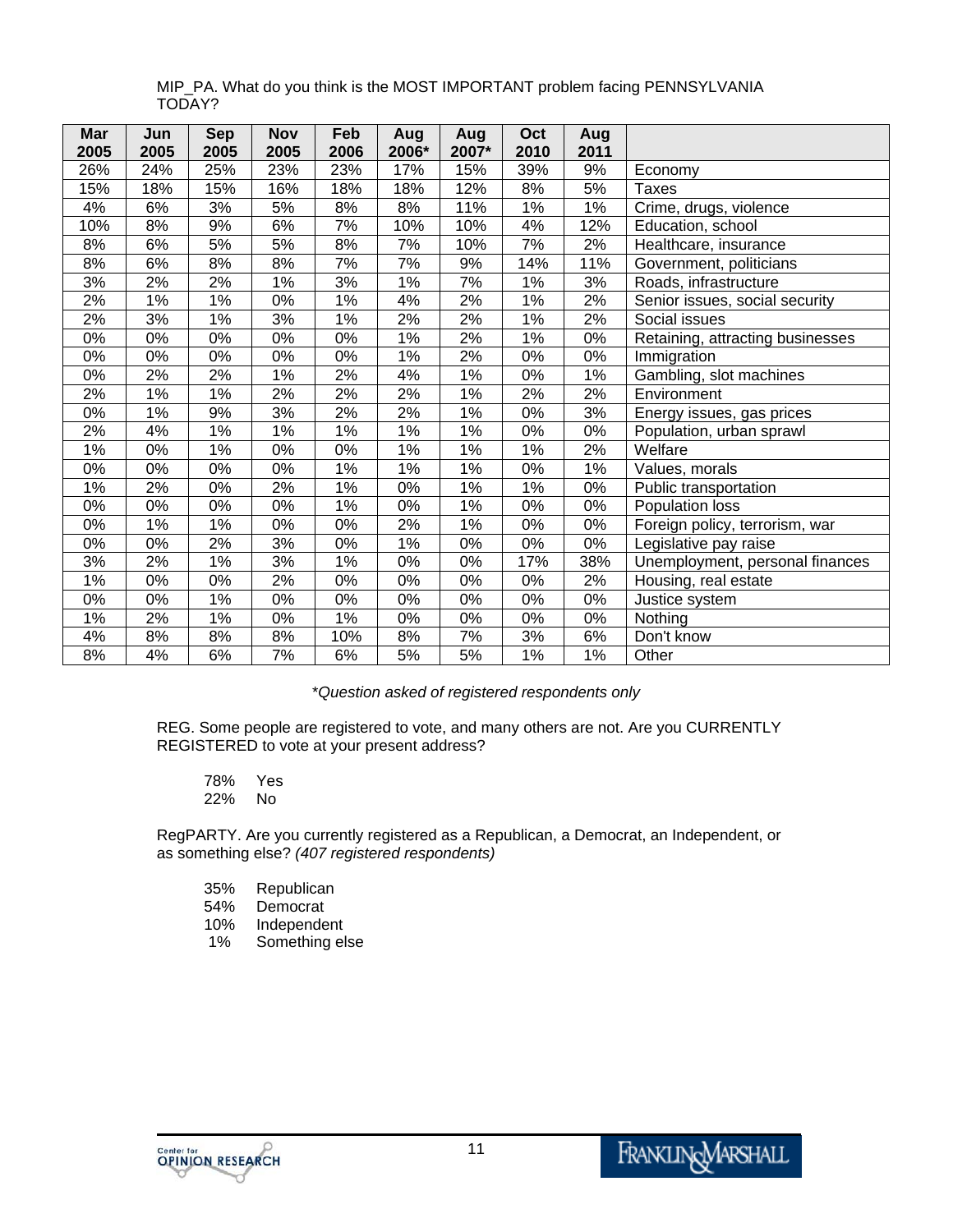Pres12MR. If the November 2012 general election for president was being held today and the candidates were [rotate] Mitt Romney the Republican and Barack Obama the Democrat, would you vote for: [rotate] Mitt Romney or Barack Obama, some other candidate, or aren't you sure how you would vote? *(407 registered respondents)* 

- 30% Romney
- 36% Obama
- 8% Other
- 27% Do not know

Pres12MB. If the November 2012 general election for president was being held today and the candidates were [rotate] Michelle Bachmann the Republican and Barack Obama the Democrat, would you vote for: [rotate] Michelle Bachmann or Barack Obama, some other candidate, or aren't you sure how you would vote? *(407 registered respondents)*

- 23% Bachmann
- 42% Obama
- 12% Other
- 22% Do not know

Pres12RP. If the November 2012 general election for president was being held today and the candidates were [rotate] Rick Perry the Republican and Barack Obama the Democrat, would you vote for: [rotate] Rick Perry or Barack Obama, some other candidate, or aren't you sure how you would vote? *(407 registered respondents)* 

- 27% Perry 38% Obama 10% Other
- 26% Do not know

Pres12RS. If the November 2012 general election for president was being held today and the candidates were [rotate] Rick Santorum the Republican and Barack Obama the Democrat, would you vote for: [rotate] Rick Santorum or Barack Obama, some other candidate, or aren't you sure how you would vote? *(407 registered respondents)* 

- 31% Santorum
- 39% Obama
- 10% Other
- 20% Do not know

IntQ9. Do you favor or oppose the following measures as a way for the state of Pennsylvania to balance its budget? Do you favor or oppose…

|                                                            | <b>Strongly</b><br><b>Favor</b>                    | <b>Somewhat</b><br>Favor | <b>Somewhat</b><br><b>Oppose</b> | <b>Strongly</b><br><b>Oppose</b> | Do Not<br>Know |  |  |  |  |
|------------------------------------------------------------|----------------------------------------------------|--------------------------|----------------------------------|----------------------------------|----------------|--|--|--|--|
| Selling the state-owned liquor stores to private companies |                                                    |                          |                                  |                                  |                |  |  |  |  |
| Aug 2011                                                   | 31%                                                | 25%                      | 13%                              | 17%                              | 15%            |  |  |  |  |
| Mar 2011                                                   | 45%                                                | 19%                      | 11%                              | 15%                              | 11%            |  |  |  |  |
|                                                            | Taxing companies that extract and sell natural gas |                          |                                  |                                  |                |  |  |  |  |
| Aug 2011                                                   | 45%                                                | <b>20%</b>               | 10%                              | 11%                              | 14%            |  |  |  |  |
| Mar 2011                                                   | 41%                                                | 21%                      | 13%                              | 17%                              | 8%             |  |  |  |  |

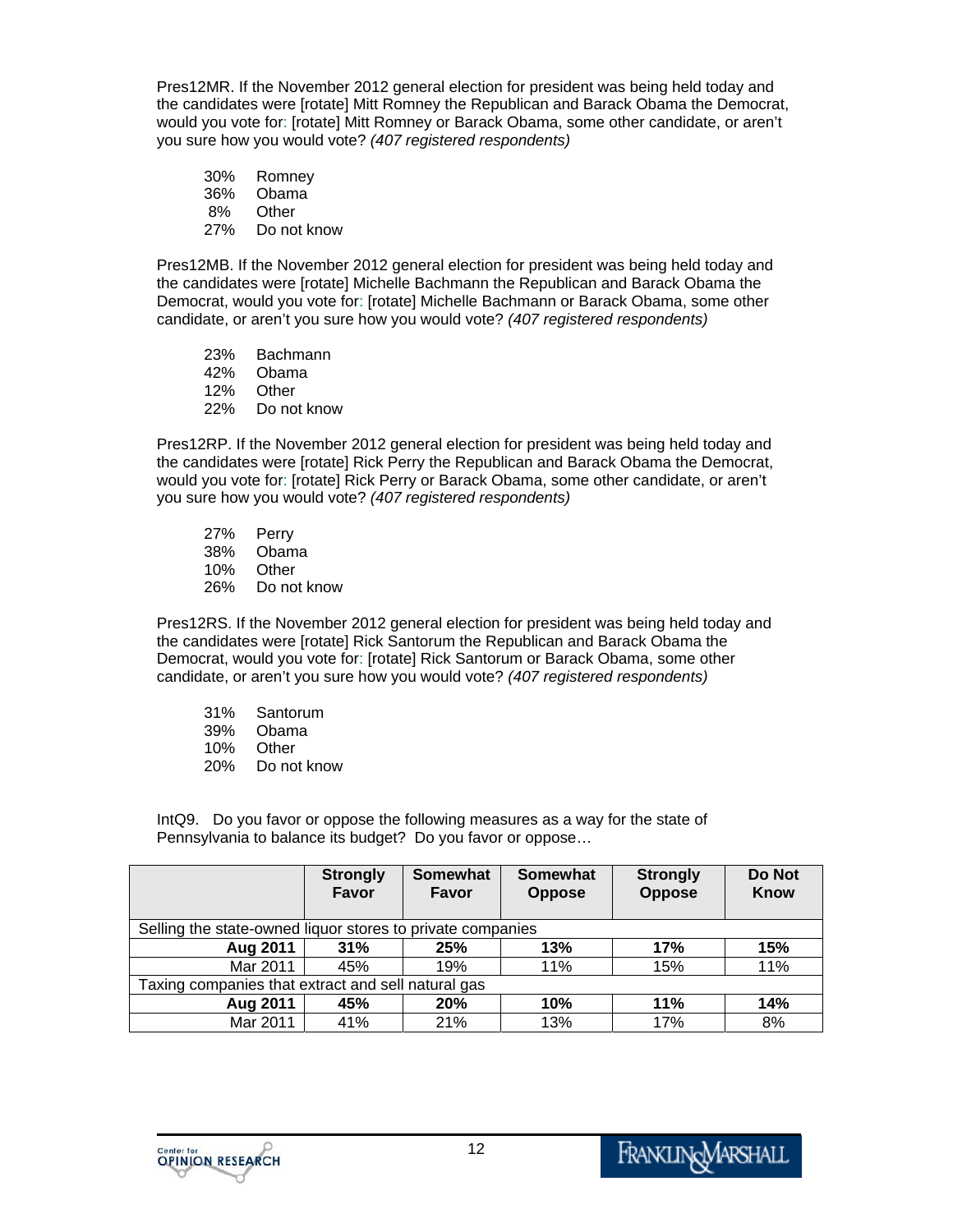MS1. Do you think taxes collected on natural gas extraction should benefit the entire state, should only go to the local communities where the drilling takes place, or should be shared by both state and local communities?

- 14% Benefit the entire state
- 12% Only go to the local communities
- 72% Shared by state and local communities
- 2% Do not know

MS2. Is your opinion of the natural gas drilling industry favorable or unfavorable? [probe: strongly, somewhat]

- 31% Strongly favor
- 35% Somewhat favor
- 12% Somewhat oppose
- 11% Strongly oppose
- 11% Do not know

MS3. Do you believe the potential economic benefits of natural gas drilling outweigh the possible environmental damage that drilling might cause OR do you think the potential environmental risks of drilling outweigh the potential economic benefits?

- 39% Benefits of drilling outweigh environmental damage
- 35% Potential environmental risks outweigh the economic benefits
- 26% Do not know

MS4. Do you think that natural gas drilling in Pennsylvania has improved or reduced the quality of life in those communities where drilling is taking place?

- 15% Strongly improved
- 20% Somewhat improved
- 17% Somewhat reduced
- 9% Strongly reduced
- 40% Do not know

MS5. The state of Pennsylvania currently allows natural gas drilling in state-owned forests. About half of the state forests with natural gas deposits have been leased to natural gas drilling companies. Some state officials have proposed that all state forestland with natural gas deposits should be opened for natural gas drilling, but the state agency that manages the state's forests believes additional drilling is likely to harm the forests. Do you favor or oppose opening more of the state's forestland to natural gas drilling?

- 10% Strongly favor
- 12% Somewhat favor
- 18% Somewhat oppose
- 54% Strongly oppose
- 6% Do not know

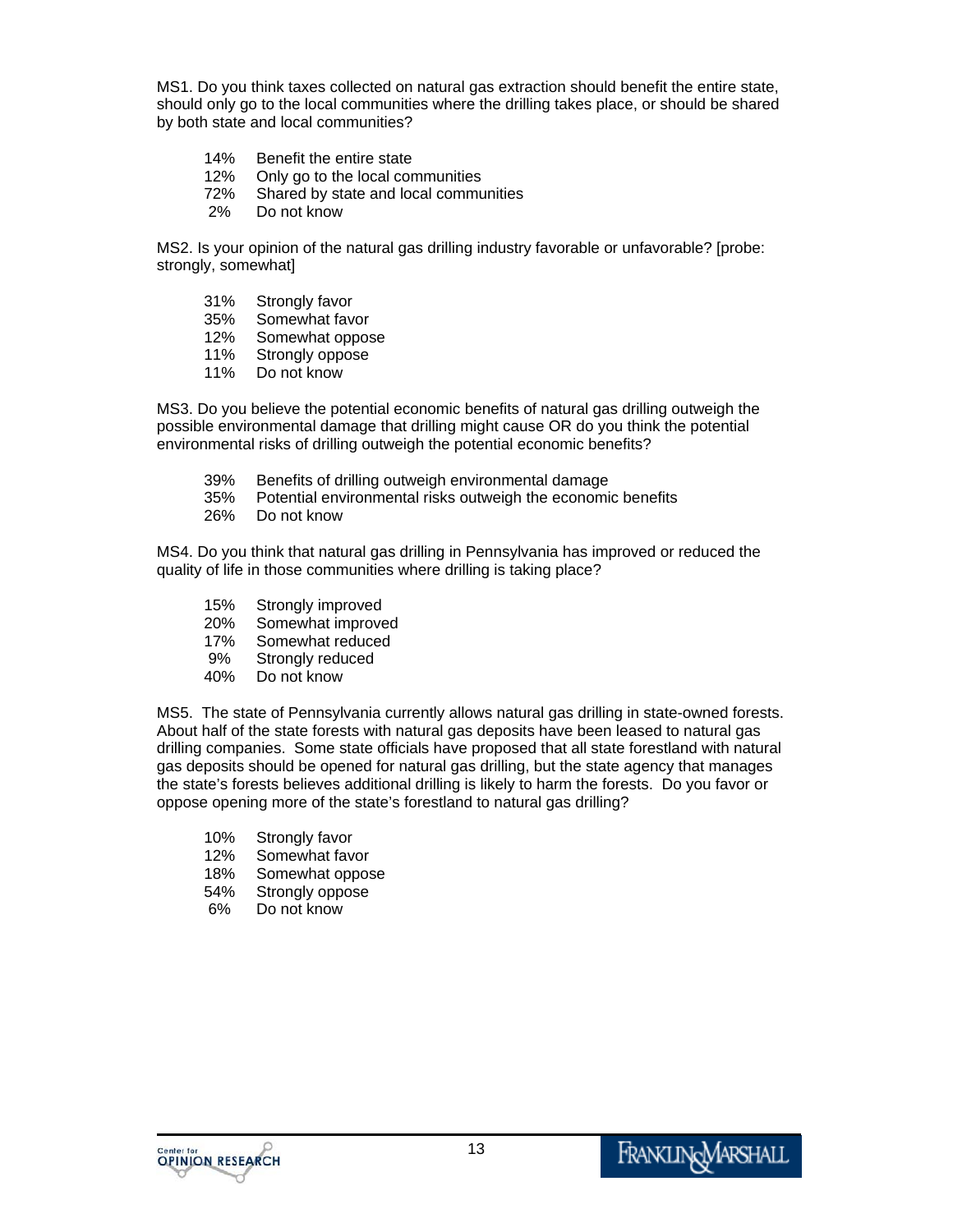CU1. The state legislature is considering several proposals related to gay marriage and civil unions. Would you favor or oppose a constitutional amendment that would allow homosexual couples to get legally married?

|          | <b>Strongly</b> | Somewhat | Somewhat | Strongly | Don't |
|----------|-----------------|----------|----------|----------|-------|
|          | favor           | favor    | oppose   | oppose   | know  |
| Aug 2011 | 33%             | 17%      | 5%       | 37%      | 8%    |
| Jun 2009 | 27%             | 15%      | 12%      | 40%      | 6%    |

CU2. Would you favor or oppose a state law that would allow homosexual couples to legally form civil unions, giving them some of the legal rights of married couples?

|          | <b>Strongly</b><br>favor | Somewhat<br>favor | Somewhat<br>oppose | <b>Strongly</b><br>oppose | Don't<br>know |
|----------|--------------------------|-------------------|--------------------|---------------------------|---------------|
| Aug 2011 | 37%                      | 25%               | 5%                 | 29%                       | 5%            |
| Jun 2009 | 33%                      | 25%               | 7%                 | 30%                       | 5%            |
| Feb 2004 | 21%                      | 21%               | 11%                | 39%                       | 8%            |

Rate\_Gov. How would you rate the way that Tom Corbett is handling his job as Governor? Would you say he is doing an… *(407 registered respondents)* 

|          | <b>Excellent</b><br>Job | Good<br>Job | Only a<br><b>Fair Job</b> | Poor<br>Job | Don't<br><b>Know</b> |
|----------|-------------------------|-------------|---------------------------|-------------|----------------------|
| Aug 2011 | 6%                      | 26%         | 46%                       | 14%         | 9%                   |
| Mar 2011 | 5%                      | 26%         | 39%                       | 13%         | 18%                  |

RateSenC. How would you rate the way that Bob Casey, JR. is handling his job as U.S. SENATOR? Would you say he is doing an… *(407 registered respondents)*

|          | <b>Excellent</b><br>Job | Good<br>Job | Only a<br><b>Fair Job</b> | Poor<br>Job | Don't<br>Know |
|----------|-------------------------|-------------|---------------------------|-------------|---------------|
| Aug 2011 | 5%                      | 27%         | 43%                       | 9%          | 16%           |
| Mar 2011 | 3%                      | 26%         | 39%                       | 9%          | 23%           |
| Feb 2009 | 7%                      | 31%         | 32%                       | 10%         | 20%           |
| Aug 2007 | 5%                      | 37%         | 36%                       | 7%          | 15%           |

RateSenT. How would you rate the way that Pat Toomey is handling his job as U.S. SENATOR? Would you say he is doing an… *(407 registered respondents)* 

|          | <b>Excellent</b><br>Job | Good<br>Job | Only a<br><b>Fair Job</b> | Poor<br>Job | Don't<br>Know |
|----------|-------------------------|-------------|---------------------------|-------------|---------------|
| Aug 2011 | 5%                      | 24%         | 37%                       | 14%         | 20%           |
| Mar 2011 | 3%                      | 25%         | 36%                       | 10%         | 27%           |

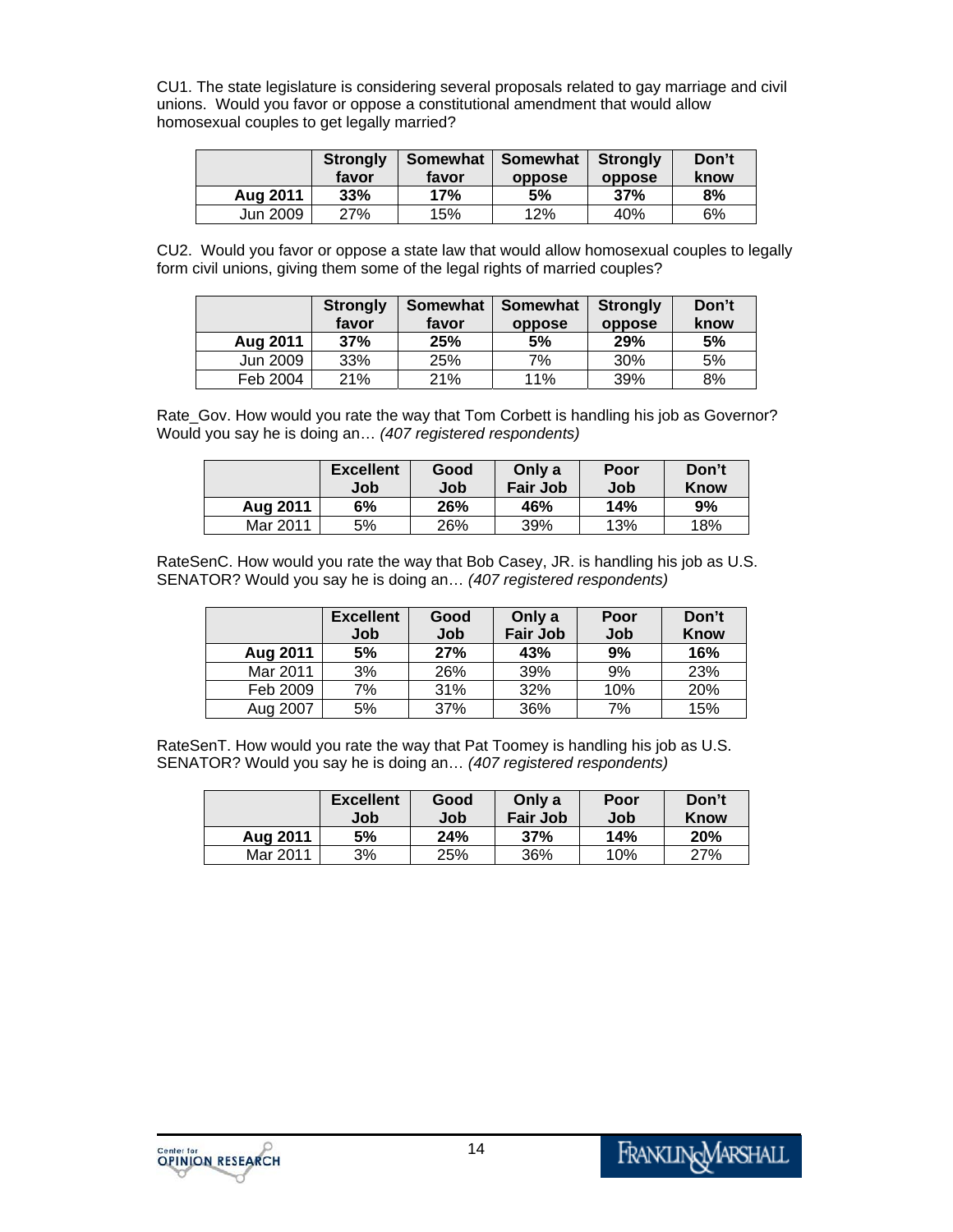RatePres. How would you rate the way that Barack Obama is handling his job as president? *(407 registered respondents)* 

|          | <b>Excellent</b><br>job | Good<br>job | Only a<br>fair job | Poor<br>job | Don't<br>know |
|----------|-------------------------|-------------|--------------------|-------------|---------------|
| Aug 2011 | 9%                      | 25%         | 33%                | 33%         | $1\%$         |
| Mar 2011 | 7%                      | 28%         | 30%                | 34%         | 1%            |
| Oct 2010 | 8%                      | 24%         | 31%                | 36%         | $1\%$         |
| Sep 2010 | 10%                     | 26%         | 33%                | 30%         | 0%            |
| Aug 2010 | 9%                      | 28%         | 28%                | 35%         | 1%            |
| May 2010 | 14%                     | 24%         | 32%                | 29%         | 1%            |
| Mar 2010 | 12%                     | 28%         | 27%                | 32%         | 1%            |
| Feb 2010 | 12%                     | 29%         | 32%                | 27%         | 0%            |
| Jan 2010 | 11%                     | 27%         | 32%                | 29%         | 1%            |
| Oct 2009 | 17%                     | 23%         | 31%                | 28%         | 1%            |
| Aug 2009 | 14%                     | 33%         | 29%                | 24%         | 0%            |
| Jun 2009 | 20%                     | 35%         | 25%                | 19%         | $1\%$         |
| Mar 2009 | 23%                     | 37%         | 22%                | 14%         | 4%            |
| Feb 2009 | 25%                     | 30%         | 23%                | 13%         | 9%            |

DesRePres Do you believe that Barack Obama has done a good enough job as President to deserve re-election, or do you believe it is time for a change? *(407 registered respondents)* 

|          | <b>Deserves</b><br>reelection   a change | Time for | Do not<br>know |
|----------|------------------------------------------|----------|----------------|
| Aug 2011 | 41%                                      | 52%      | 7%             |

IntAH [The Center for Opinion Research included questions AH1 to AH4 for independent research purposes] Now, I'm going to ask you a few questions about a potential candidate for governor. *[rotated]* (John/Joan) Smith has recently announced his/her plans to run for governor. Mister/Ms Smith has been described by colleagues as an intelligent, trustworthy and honest person. He/she graduated from an elite law school and has been actively involved in local politics for ten years as a lawyer, a city councilman/woman, and a state representative. He/she has an exceptional track record of getting things done for the community. He/she tends to be economically conservative and socially liberal. He/she believes his/her most important tasks as governor are to help create jobs, improve the state's infrastructure, and preserve its environmental assets. Smith, a longtime resident of western Pennsylvania, is 40 years old and *[rotated]* (is openly gay/is a lesbian or married with two children).

AH1. Do you think Mister/Ms Smith is qualified or not qualified to be governor? *[aggregate data]* 

| 68%        | Yes         |
|------------|-------------|
| 12%        | Nο          |
| <b>20%</b> | Do not know |

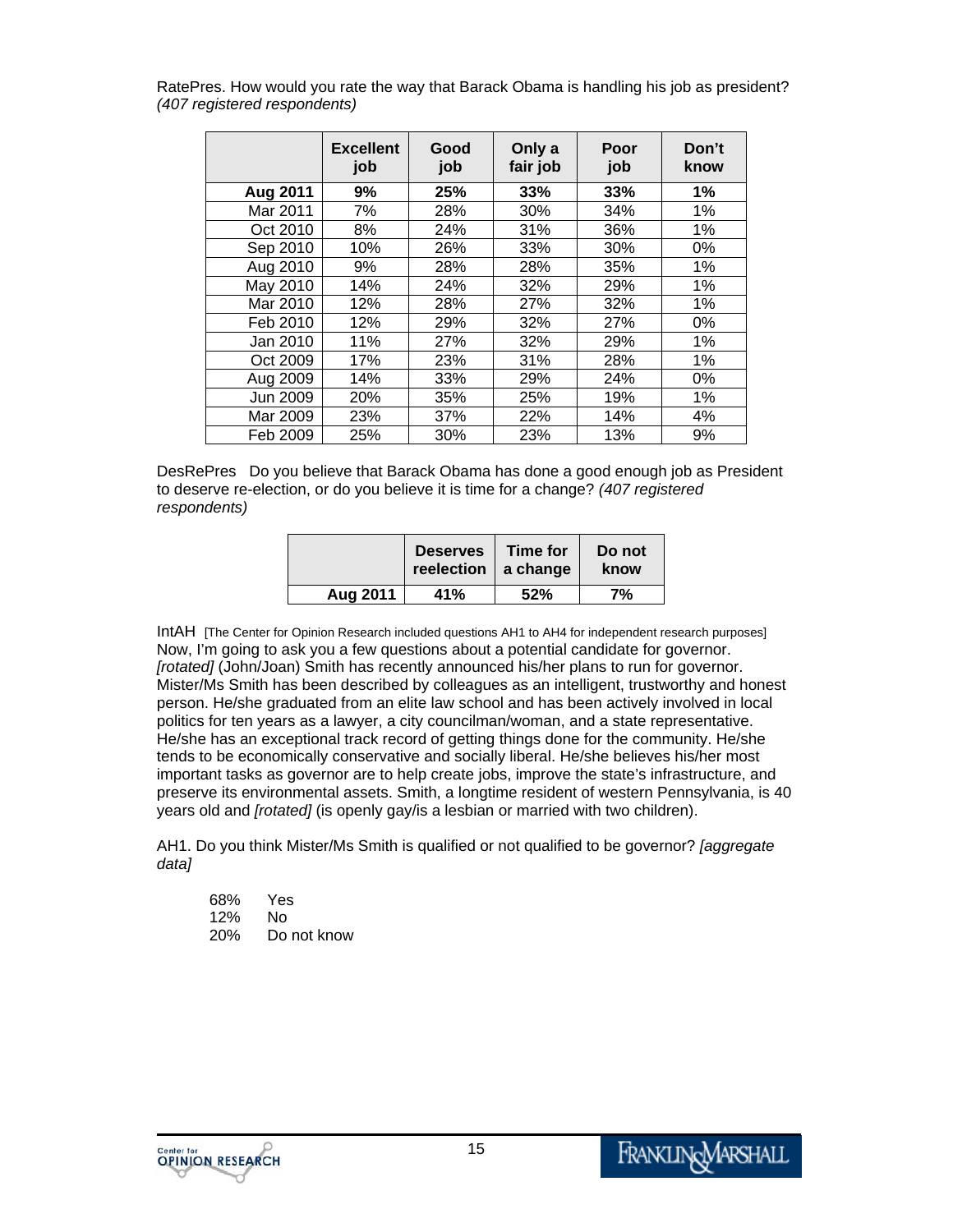AH2. Do you think Mister/Mrs Smith would be an excellent, good, fair, or poor candidate for governor? *[aggregate data]*

- 9% Excellent
- 35% Good
- 24% Fair
- 9% Poor
- 23% Do not know

AH3. Do you believe Mister/Ms Smith's positions on most issues would be similar to or different than yours? *[aggregate data]*

- 9% Very similar 45% Somewhat similar
- 12% Not very similar
- 11% Not at all similar
- 24% Do not know

AH4. How likely would you be to vote for Mister/Ms Smith for governor? *[aggregate data]*

- 12% Very likely
- 48% Somewhat likely
- 9% Not very likely
- 13% Not at all likely
- 18% Do not know

DEMO I now have a final few questions for statistical purposes only.

CNTY. Region of state (What is the name of the county you live in?)

- 10% Philadelphia
- 13% Northeast
- 8% Allegheny
- 12% Southwest
- 10% Northwest
- 28% Central
- 20% Southeast

RESD. How many years have you lived at your current residence?

16.0 Mean

AGE. What was your age on your last birthday?

| 10% | 18-24        |
|-----|--------------|
| 17% | 25-34        |
| 15% | 35-44        |
| 23% | 45-54        |
| 14% | 55-64        |
| 21% | 65 and older |

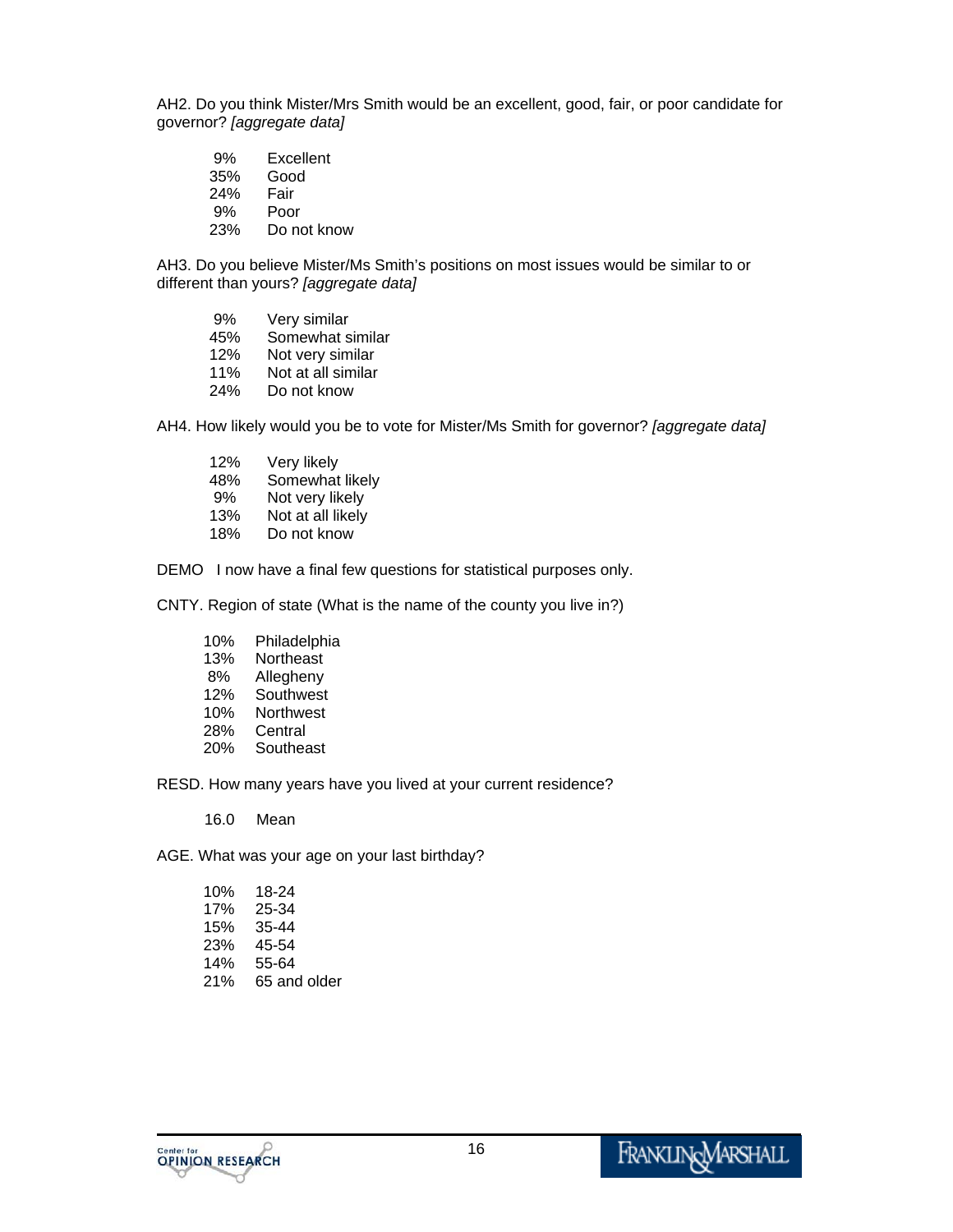EDUC. What was the highest grade level of schooling you have completed?

- 9% Non high school graduate<br>43% High school graduate or G
- 43% High school graduate or GED
- Some college
- 8% Two-year or tech degree
- 14% Four year college degree<br>12% Post graduate degree
- Post graduate degree

MAR. What is your CURRENT marital status, are you single, married, separated, divorced, or a widower?

- 33% Single, Never Married
- Married
- 3% Separated
- 8% Divorced<br>8% Widow or
- Widow or widower

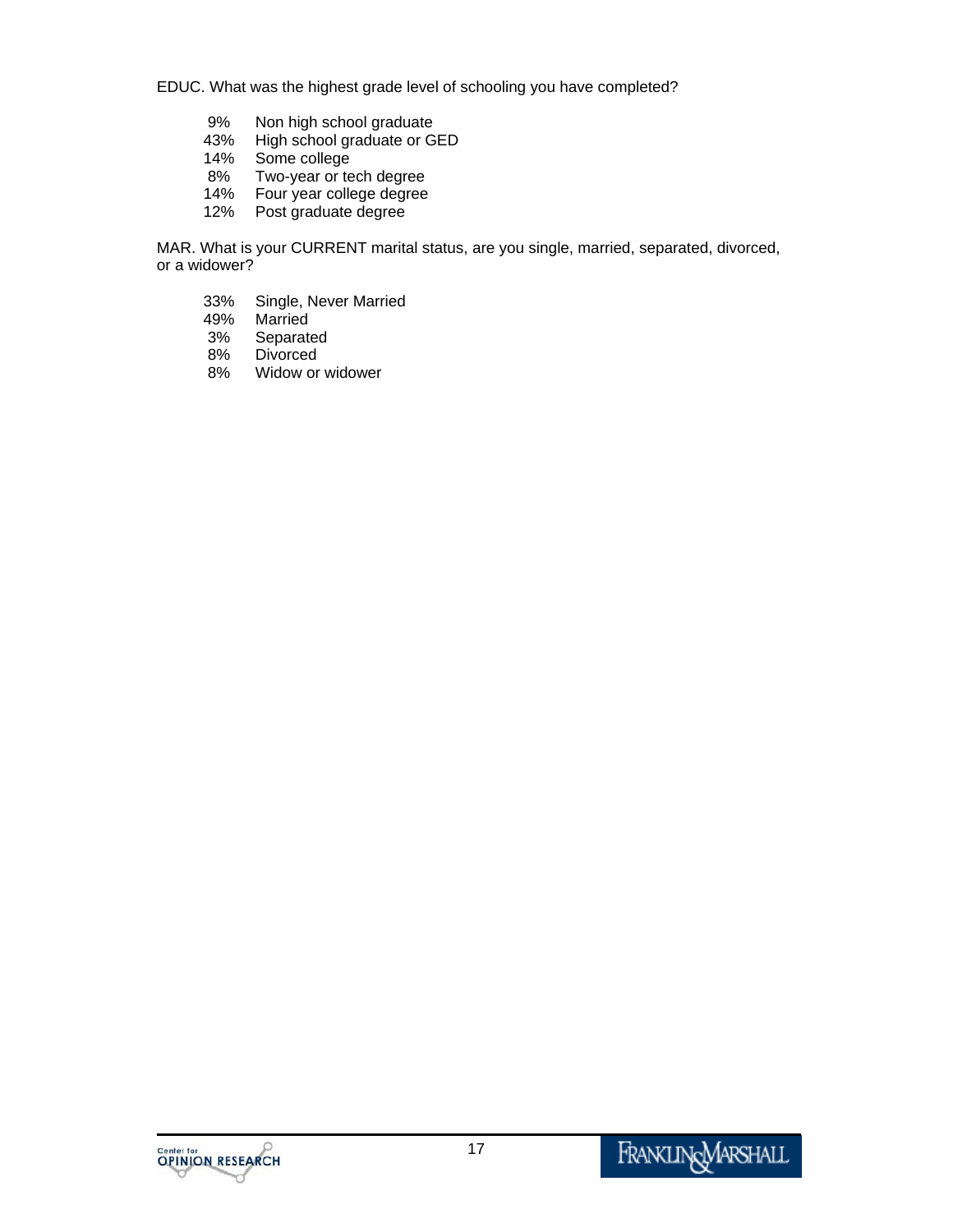|                 | Liberal | <b>Moderate</b> | <b>Conservative</b> | Don't know       |
|-----------------|---------|-----------------|---------------------|------------------|
| Aug 2011        | 24%     | 32%             | 37%                 | 7%               |
| Mar 2011        | 16%     | 33%             | 41%                 | 10%              |
| Oct 2010        | 16%     | 37%             | 39%                 | 8%               |
| Sep 2010        | 15%     | 34%             | 40%                 | 10%              |
| Aug 2010        | 19%     | 32%             | 40%                 | 9%               |
| May 2010        | 19%     | 32%             | 40%                 | 9%               |
| Mar 2010        | 17%     | 35%             | 40%                 | 8%               |
| Feb 2010        | 21%     | 33%             | 37%                 | 9%               |
| Jan 2010        | 19%     | 30%             | 42%                 | 9%               |
| Oct 2009        | 16%     | 36%             | 39%                 | 9%               |
| Aug 2009        | 16%     | 36%             | 43%                 | 5%               |
| Jun 2009        | 19%     | 34%             | 37%                 | 10%              |
| Feb 2008        | 20%     | 41%             | 35%                 | 4%               |
| <b>Jan 2008</b> | 18%     | 40%             | 38%                 | 4%               |
| Aug 2007        | 21%     | 44%             | 31%                 | 4%               |
| Jun 2007        | 19%     | 42%             | 35%                 | 4%               |
| Feb 2007        | 21%     | 41%             | 32%                 | 6%               |
| Oct 2006        | 17%     | 42%             | 35%                 | 6%               |
| Sep 2006        | 20%     | 39%             | 36%                 | 5%               |
| Aug 2006        | 19%     | 38%             | 38%                 | 5%               |
| May 2006        | 16%     | 43%             | 35%                 | 6%               |
| Feb 2006        | 21%     | 41%             | 34%                 | 4%               |
| Nov 2005        | 17%     | 42%             | 35%                 | $\overline{7\%}$ |
| Sep 2005        | 22%     | 38%             | 35%                 | 5%               |
| Jun 2005*       | 19%     | 42%             | 33%                 | 7%               |
| Mar 2005*       | 16%     | 40%             | 38%                 | 6%               |
| Oct 2004        | 16%     | 39%             | 38%                 | $\overline{7\%}$ |
| Sep 2004        | 16%     | 52%             | 29%                 | 4%               |
| Aug 2004        | 15%     | 48%             | 33%                 | 3%               |
| Mar 2004        | 16%     | 44%             | 34%                 | 6%               |
| Feb 2004        | 20%     | 41%             | 33%                 | $\overline{7\%}$ |
| Nov 2003        | 21%     | 42%             | 31%                 | 7%               |
| Apr 2003*       | 19%     | 41%             | 35%                 | 5%               |
| Oct 2002        | 16%     | 41%             | 35%                 | 8%               |
| Sep 2002        | 18%     | 41%             | 35%                 | 6%               |
| Jun 2002        | 19%     | 43%             | 33%                 | 5%               |
| Oct 2001        | 20%     | 38%             | 36%                 | 6%               |
| Apr 2001        | 19%     | 36%             | 35%                 | 9%               |
| Oct 2000        | 22%     | 37%             | 33%                 | 8%               |
| Feb 2000        | 19%     | 44%             | 37%                 | $0\%$            |
| <b>Jul 1999</b> | 18%     | 37%             | 39%                 | 6%               |

IDEO. Politically speaking, do you consider yourself to be a liberal, a moderate, or a conservative?

\**Question asked of all respondents regardless of registration status*

LABR. Are you or is any member of your household a member of a LABOR UNION?

19% Yes 80% No Don't Know

18

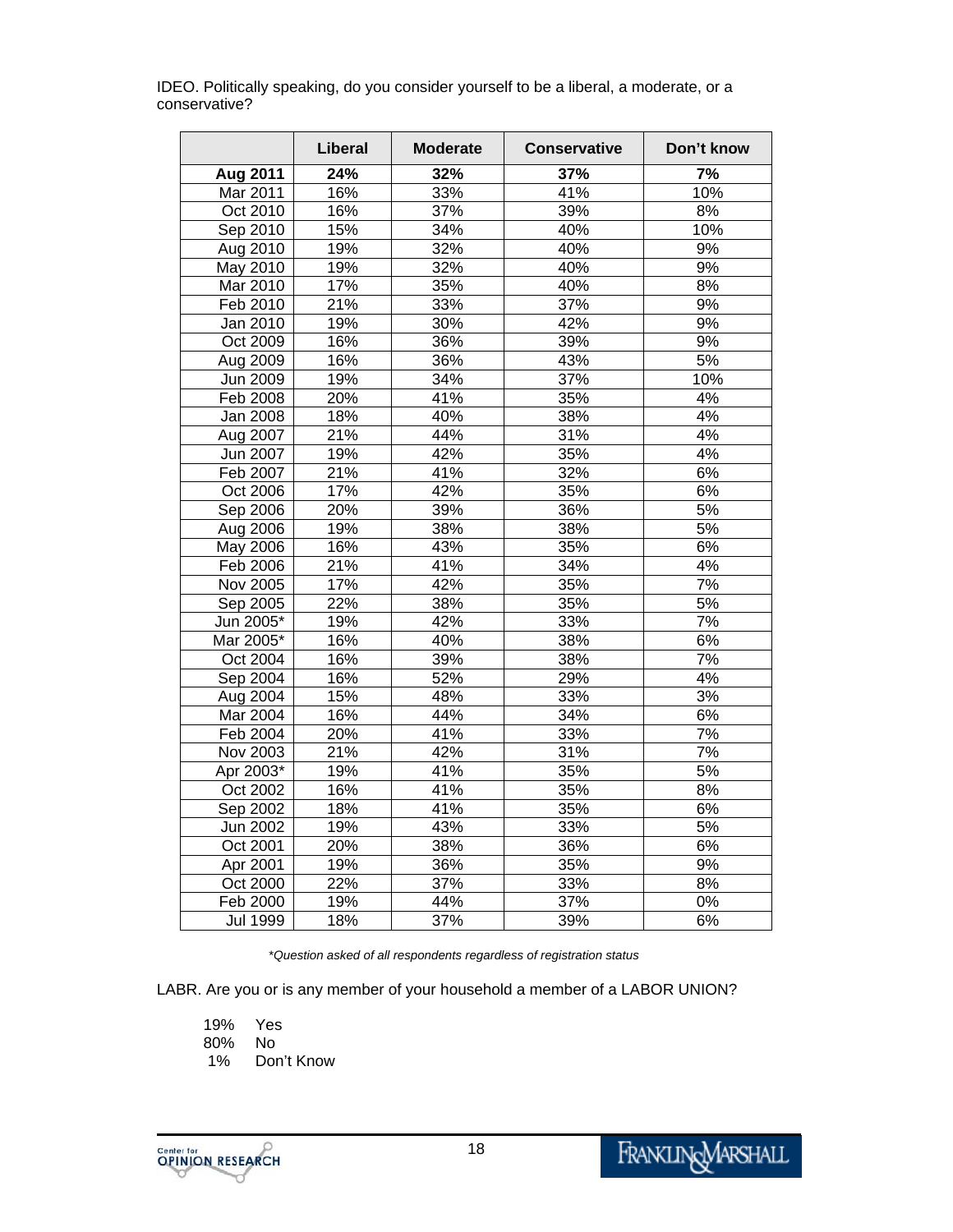VET. Are you a military veteran?

14% Yes 86% No

Hisp. Are you Hispanic or Latino, or not?

4% Yes 96% No

RACE. Which of the following categories best describes your racial background?

| 86%   | White     |
|-------|-----------|
| 10%   | Non-white |
| $1\%$ | Asian     |
| 3%    | Other     |

REL. Do you consider yourself to be Protestant, Catholic, some other religion, or not affiliated with any religion?

- 31% Protestant
- 29% Catholic
- 21% Some other religion
- 20% Not affiliated with any religion

BAC. Do you consider yourself to be a born-again Christian or fundamentalist, or not?

- 31% Yes
- 66% No
- 3% Don't know

NumA. Including yourself, how many adults 18 years of age or OLDER CURRENTLY live in this household?

27% One 54% Two 12% Three 8% Four or more

WORK. Are you currently working FULL-time, PART-time, going to school, keeping house or something else?

- 41% Full-time Part-time 6% Going to school 8% Keeping house 6% Unemployed 7% Disabled
- 20% Retired